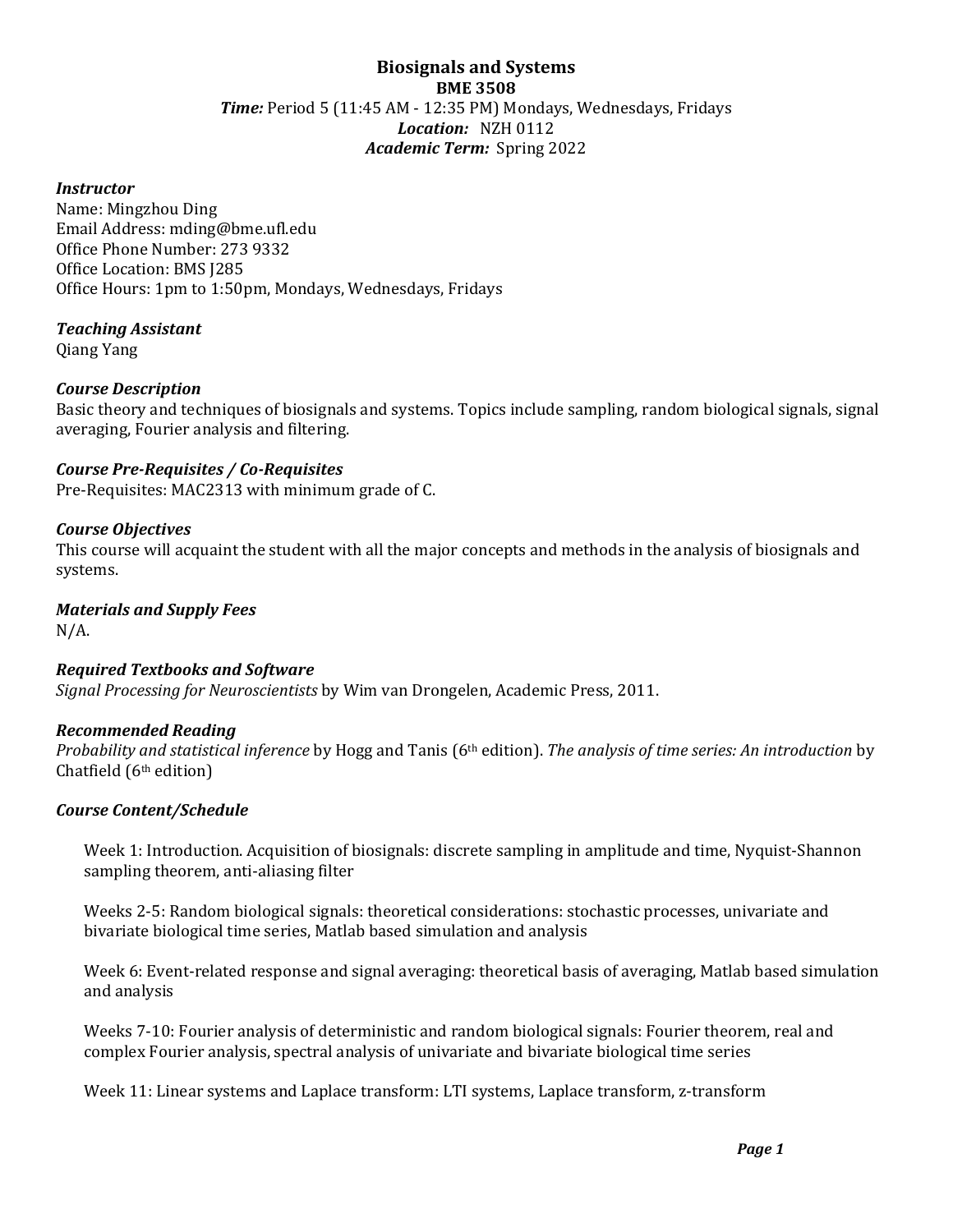Week 12: Filtering theory and applications to biological problems: physical models of filters, IIR and FIR filters

Weeks 13-14: Nonlinear models and methods: discrete maps, concepts of deterministic chaos, characterization of nonlinear time series, Matlab based simulation and analysis

### *Attendance Policy, Class Expectations, and Make-Up Policy*

Attendance is strongly encouraged. Students are expected to take careful class notes.

#### *Evaluation of Grades*

50% homework, 25% midterm exam and 25% final exam.

#### *Grading Policy*

A: 95-100, A-: 90-94.99, B+: 85-89.99, B: 80-84.99, B-: 75-79.99, C+: 70-74.99, C: 65-69.99, C-: 60-64.99.

#### *Relation to Program Outcomes (ABET):*

| <b>ABET Outcome</b>                                                                                                                                                                                                                                       | Coverage* |            |
|-----------------------------------------------------------------------------------------------------------------------------------------------------------------------------------------------------------------------------------------------------------|-----------|------------|
| 1. an ability to identify, formulate, and solve complex<br>engineering problems by applying principles of<br>engineering, science, and mathematics                                                                                                        | High      | Reinforced |
| 2. an ability to apply engineering design to produce<br>solutions that meet specified needs with consideration of<br>public health, safety, and welfare, as well as global,<br>cultural, social, environmental, and economic factors                      | Medium    | Introduced |
| 3. an ability to communicate effectively with a range of<br>audiences                                                                                                                                                                                     |           |            |
| 4. an ability to recognize ethical and professional<br>responsibilities in engineering situations and make<br>informed judgments, which must consider the impact of<br>engineering solutions in global, economic, environmental,<br>and societal contexts |           |            |
| 5. an ability to function effectively on a team whose<br>members together provide leadership, create a<br>collaborative and inclusive environment, establish goals,<br>plan tasks, and meet objectives                                                    |           |            |
| 6. an ability to develop and conduct appropriate<br>experimentation, analyze and interpret data, and use<br>engineering judgment to draw conclusions                                                                                                      |           |            |
| 7. an ability to acquire and apply new knowledge as<br>needed, using appropriate learning strategies                                                                                                                                                      |           |            |

### *In-Class Recording*

Students are allowed to record video or audio of class lectures. However, the purposes for which these recordings may be used are strictly controlled. The only allowable purposes are (1) for personal educational use, (2) in connection with a complaint to the university, or (3) as evidence in, or in preparation for, a criminal or civil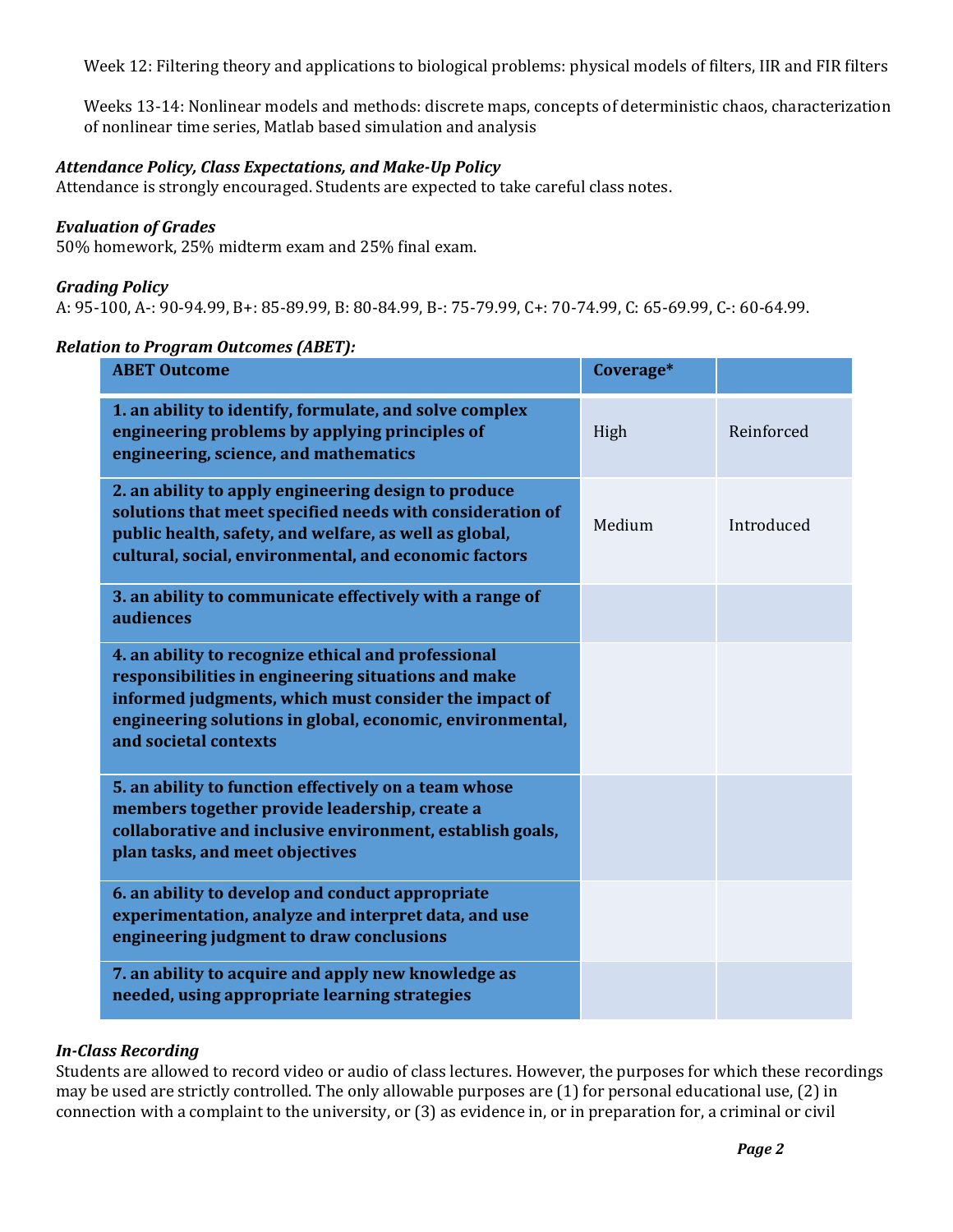proceeding. All other purposes are prohibited. Specifically, students may not publish recorded lectures without the written consent of the instructor.

A "class lecture" is an educational presentation intended to inform or teach enrolled students about a particular subject, including any instructor-led discussions that form part of the presentation, and delivered by any instructor hired or appointed by the University, or by a guest instructor, as part of a University of Florida course. A class lecture does not include lab sessions, student presentations, clinical presentations such as patient history, academic exercises involving solely student participation, assessments (quizzes, tests, exams), field trips, private conversations between students in the class or between a student and the faculty or lecturer during a class session.

Publication without permission of the instructor is prohibited. To "publish" means to share, transmit, circulate, distribute, or provide access to a recording, regardless of format or medium, to another person (or persons), including but not limited to another student within the same class section. Additionally, a recording, or transcript of a recording, is considered published if it is posted on or uploaded to, in whole or in part, any media platform, including but not limited to social media, book, magazine, newspaper, leaflet, or third party note/tutoring services. A student who publishes a recording without written consent may be subject to a civil cause of action instituted by a person injured by the publication and/or discipline under UF Regulation 4.040 Student Honor Code and Student Conduct Code.

# *Online Course Recording*

Our class sessions may be audio visually recorded for students in the class to refer back and for enrolled students who are unable to attend live. Students who participate with their camera engaged or utilize a profile image are agreeing to have their video or image recorded. If you are unwilling to consent to have your profile or video image recorded, be sure to keep your camera off and do not use a profile image. Likewise, students who un-mute during class and participate orally are agreeing to have their voices recorded. If you are not willing to consent to have your voice recorded during class, you will need to keep your mute button activated and communicate exclusively using the "chat" feature, which allows students to type questions and comments live. The chat will not be recorded or shared. As in all courses, unauthorized recording and unauthorized sharing of recorded materials is prohibited.

# *COVID-19*

- You are expected to wear approved face coverings at all times during class and within buildings even if you are vaccinated.
- If you are sick, stay home and self-quarantine. Please visit the UF Health Screen, Test & Protect website about next steps, retake the questionnaire and schedule your test for no sooner than 24 hours after your symptoms began. Please call your primary care provider if you are ill and need immediate care or the UF Student Health Care Center at 352-392-1161 (or email [covid@shcc.ufl.edu\)](mailto:covid@shcc.ufl.edu) to be evaluated for testing and to receive further instructions about returning to campus.
- If you are withheld from campus by the Department of Health through Screen, Test & Protect, you are not permitted to use any on campus facilities. Students attempting to attend campus activities when withheld from campus will be referred to the Dean of Students Office.
- UF Health Screen, Test & Protect offers guidance when you are sick, have been exposed to someone who has tested positive or have tested positive yourself. Visit the [UF Health Screen, Test & Protect website](https://click.info.gator360.ufl.edu/?qs=8f0d5e01a3f7385148f144e2089093522a358a8d85cb9db73c31675d3c5e5c0d27748d40c212f544822551342f1912ea5b4f2b890d5952e8) for more information.
- Please continue to follow healthy habits, including best practices like frequent hand washing. Following these practices is our responsibility as Gators.

# *Students Requiring Accommodations*

Students with disabilities requesting accommodations should first register with the Disability Resource Center (352- 392-8565, https://www.dso.ufl.edu/drc) by providing appropriate documentation. Once registered, students will receive an accommodation letter which must be presented to the instructor when requesting accommodation. Students with disabilities should follow this procedure as early as possible in the semester.

# *Course Evaluation*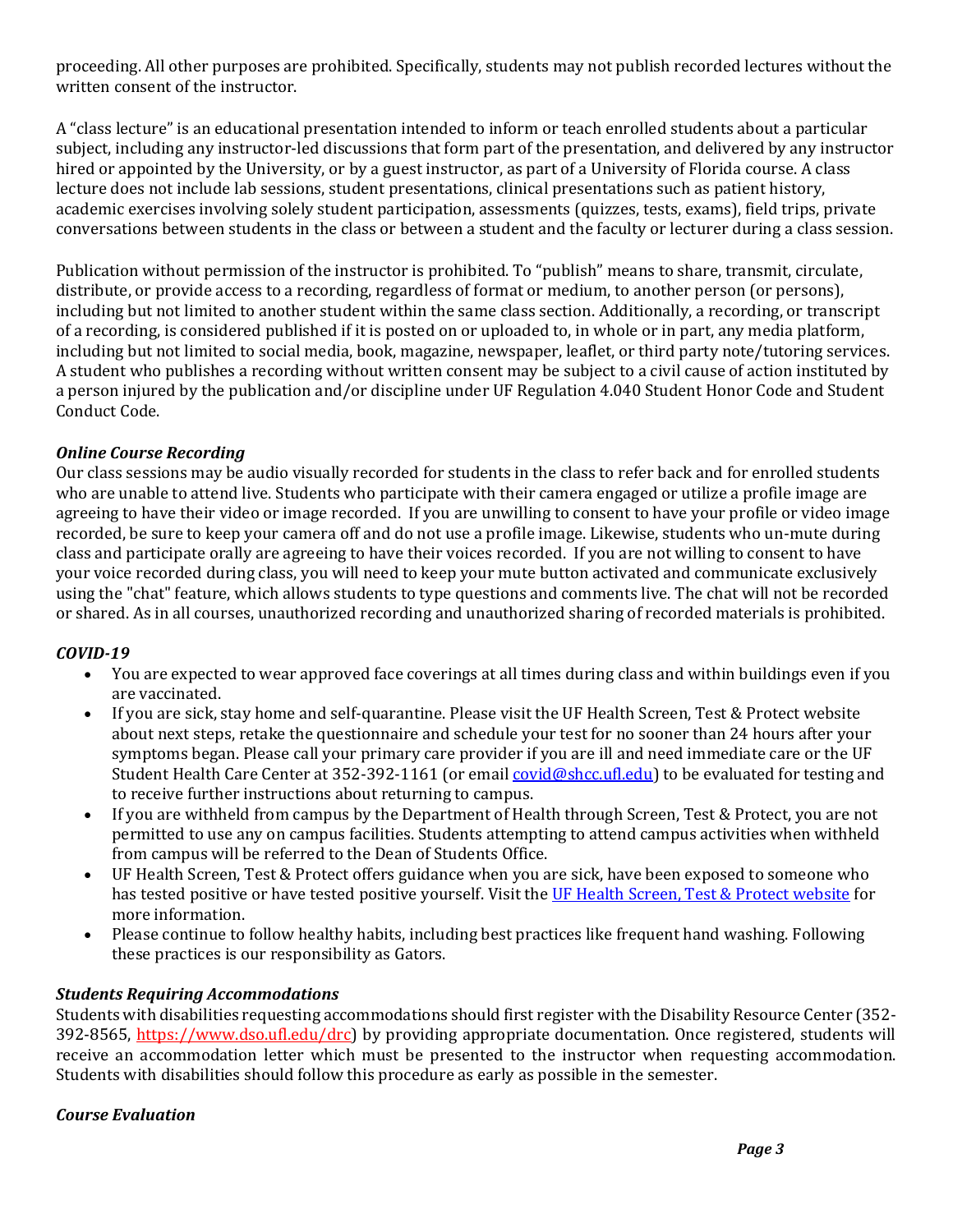Students are expected to provide feedback on the quality of instruction in this course by completing online evaluations at [https://evaluations.ufl.edu/evals.](https://evaluations.ufl.edu/evals) Evaluations are typically open during the last two or three weeks of the semester, but students will be given specific times when they are open. Summary results of these assessments are available to students at [https://evaluations.ufl.edu/results/.](https://evaluations.ufl.edu/results/)

# *University Honesty Policy*

UF students are bound by The Honor Pledge which states, "We, the members of the University of Florida community, pledge to hold ourselves and our peers to the highest standards of honor and integrity by abiding by the Honor Code. On all work submitted for credit by students at the University of Florida, the following pledge is either required or implied: "On my honor, I have neither given nor received unauthorized aid in doing this assignment." The Honor Code (https://www.dso.ufl.edu/sccr/process/student-conduct-honor-code/) specifies a number of behaviors that are in violation of this code and the possible sanctions. Furthermore, you are obligated to report any condition that facilitates academic misconduct to appropriate personnel. If you have any questions or concerns, please consult with the instructor or TAs in this class.

# *Software Use*

All faculty, staff, and students of the University are required and expected to obey the laws and legal agreements governing software use. Failure to do so can lead to monetary damages and/or criminal penalties for the individual violator. Because such violations are also against University policies and rules, disciplinary action will be taken as appropriate. We, the members of the University of Florida community, pledge to uphold ourselves and our peers to the highest standards of honesty and integrity.

# *Student Privacy*

There are federal laws protecting your privacy with regards to grades earned in courses and on individual assignments. For more information, please see:<http://registrar.ufl.edu/catalog0910/policies/regulationferpa.html>

# *Campus Resources:*

# *Health and Wellness*

# **U Matter, We Care:**

If you or a friend is in distress, please contact umatter@ufl.edu or 352 392-1575 so that a team member can reach out to the student.

**Counseling and Wellness Center:** [http://www.counseling.ufl.edu/cwc,](http://www.counseling.ufl.edu/cwc) and 392-1575; and the University Police Department: 392-1111 or 9-1-1 for emergencies.

#### **Sexual Assault Recovery Services (SARS)**  Student Health Care Center, 392-1161.

**University Police Department** at 392-1111 (or 9-1-1 for emergencies), or [http://www.police.ufl.edu/.](http://www.police.ufl.edu/)

### *Academic Resources*

**E-learning technical suppor***t*, 352-392-4357 (select option 2) or e-mail to Learning-support@ufl.edu. [https://lss.at.ufl.edu/help.shtml.](https://lss.at.ufl.edu/help.shtml)

**Career Resource Center**, Reitz Union, 392-1601. Career assistance and counseling[. https://www.crc.ufl.edu/.](https://www.crc.ufl.edu/)

**Library Support**[, http://cms.uflib.ufl.edu/ask.](http://cms.uflib.ufl.edu/ask) Various ways to receive assistance with respect to using the libraries or finding resources.

**Teaching Center**, Broward Hall, 392-2010 or 392-6420. General study skills and tutoring. [https://teachingcenter.ufl.edu/.](https://teachingcenter.ufl.edu/)